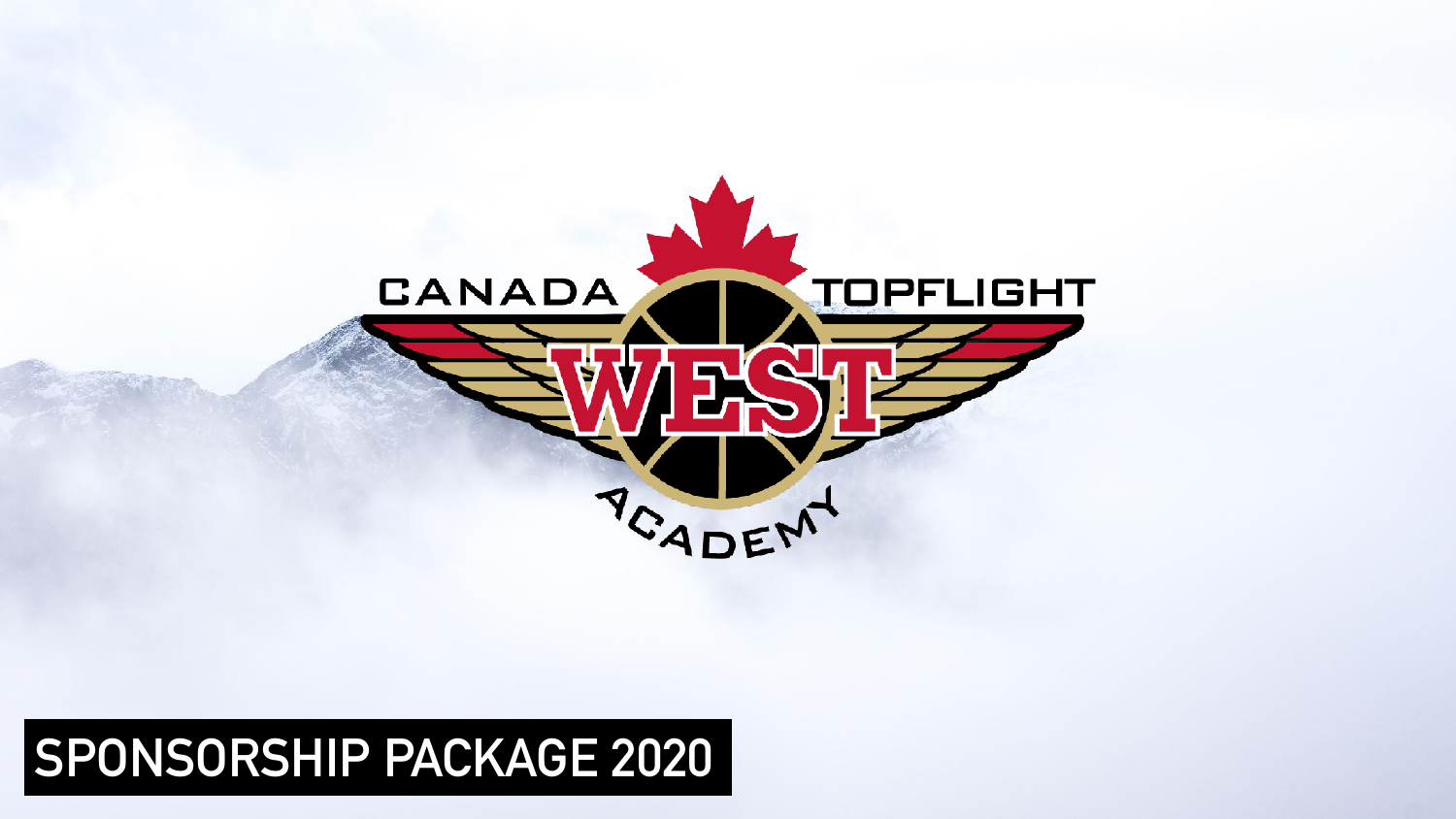### **ABOUT CTA WEST**

▸ The next level of basketball training & recruitment for top Western Canadian prospects. CTA West was newly established in 2020 as a prep basketball program, to help student-athletes develop their skills &

▸ CTA West is the partner program of Canada Top Flight Academy based in Ottawa, Ontario. Canada Top

- get exposure in a basketball-focused environment.
- Flight Academy is a two-time NPA National Champion (2017 & 2018).
- ▸ CTA West develops elite basketball student athletes while supporting and guiding them as they achieve their ultimate goals in basketball, academics and life.
- ▸ CTA West is based in Calgary, Alberta and our academic partner for post-secondary curriculum is Ambrose University.
- ▸ **We take pride in building the next generation of athlete's and young men.**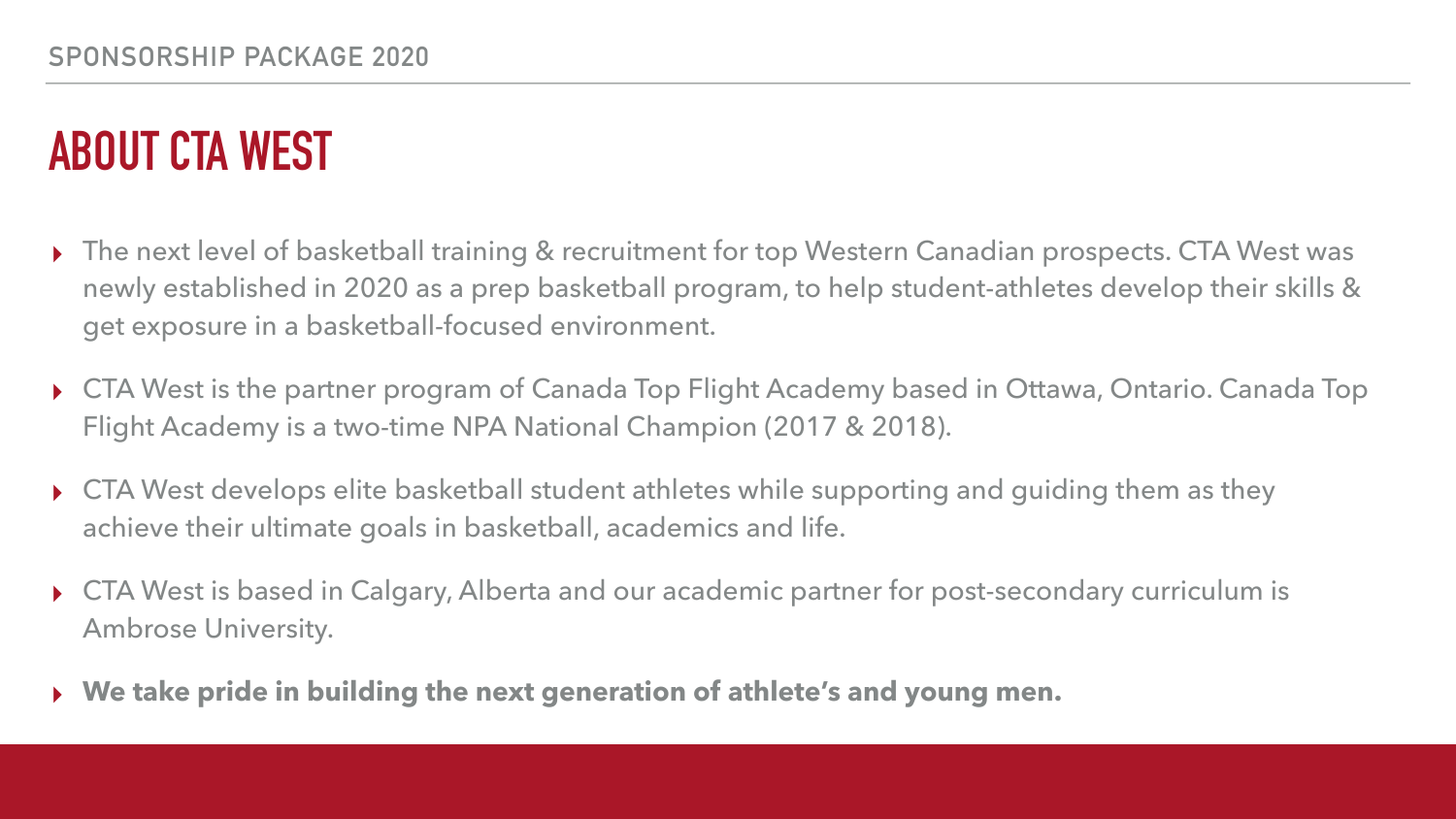## **CANADA TOPFLIGHT ACADEMY (CTA) WEST**



**OUR VISION:** CTA West's vision is to be a world class organization that supports the education, development and exposure of student-athletes.

**OUR GOAL:** To support and develop elite student-athletes so they can achieve their academic, basketball and life goals.

**WHY CTA WEST?:** 

We support each student-athlete's academically and athletically to prepare and ensure success at the next level. We include many 'youth at risk' in our programs to create life-changing opportunities for them on and off the court. Your support is important in helping us to continue to support these talented athletes.

The CTA West experience is competitive, challenging and life-changing.

CTA West is a Nike sponsored program.

We recruit high-end talent and character from around the world.

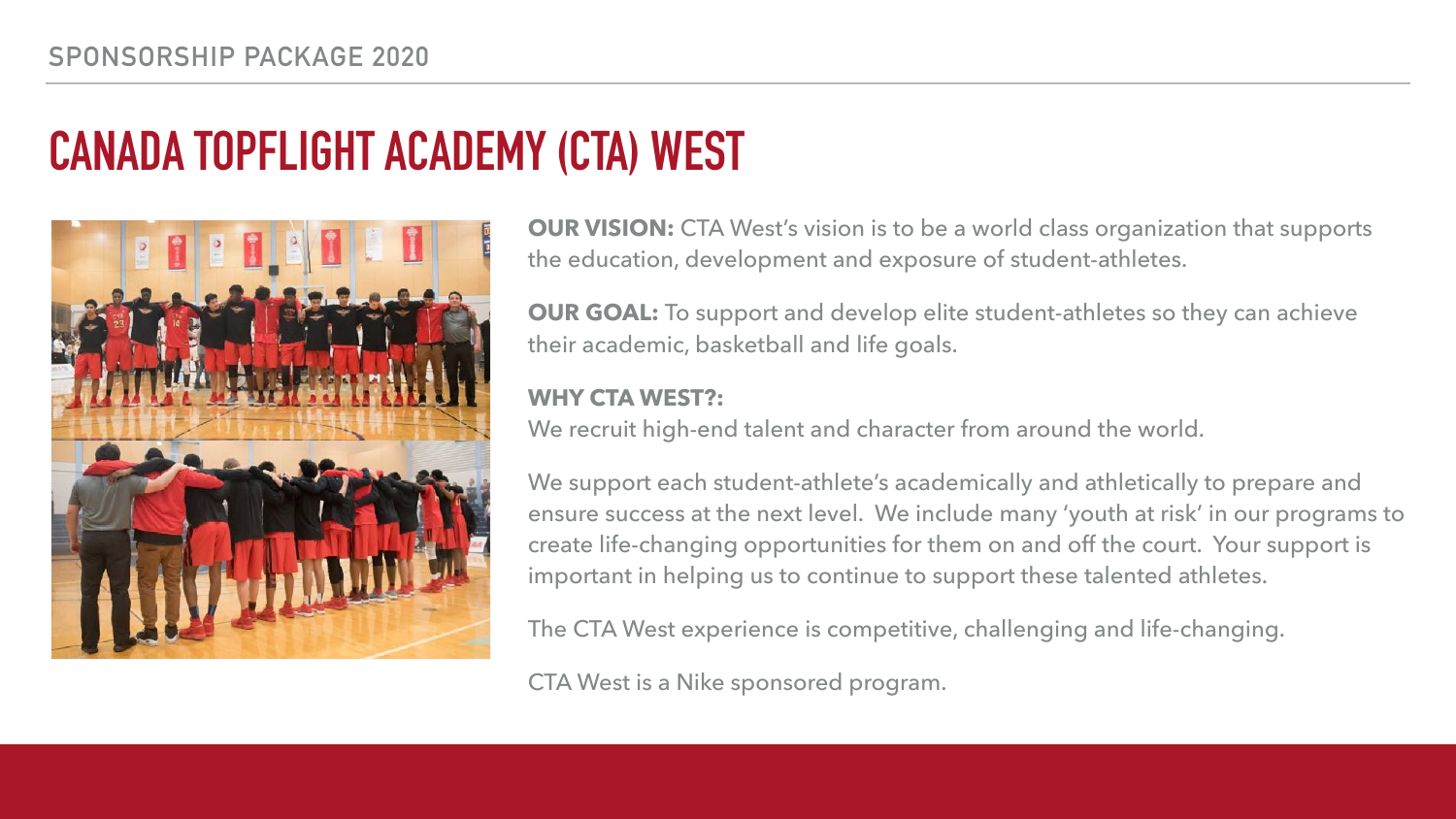#### **CTA WEST STAFF**

- ▸ EXECUTIVE DIRECTOR & HEAD COACH Adam Huffman
- ▸ ASSISTANT COACH & STRENGTH TRAINER Ian Cantelo
- ▸ STRENGTH & CONDITIONING COACH Lance Milton
- ▸ OPERATIONS MANAGER & YOGA TEACHER Fallon Huffman

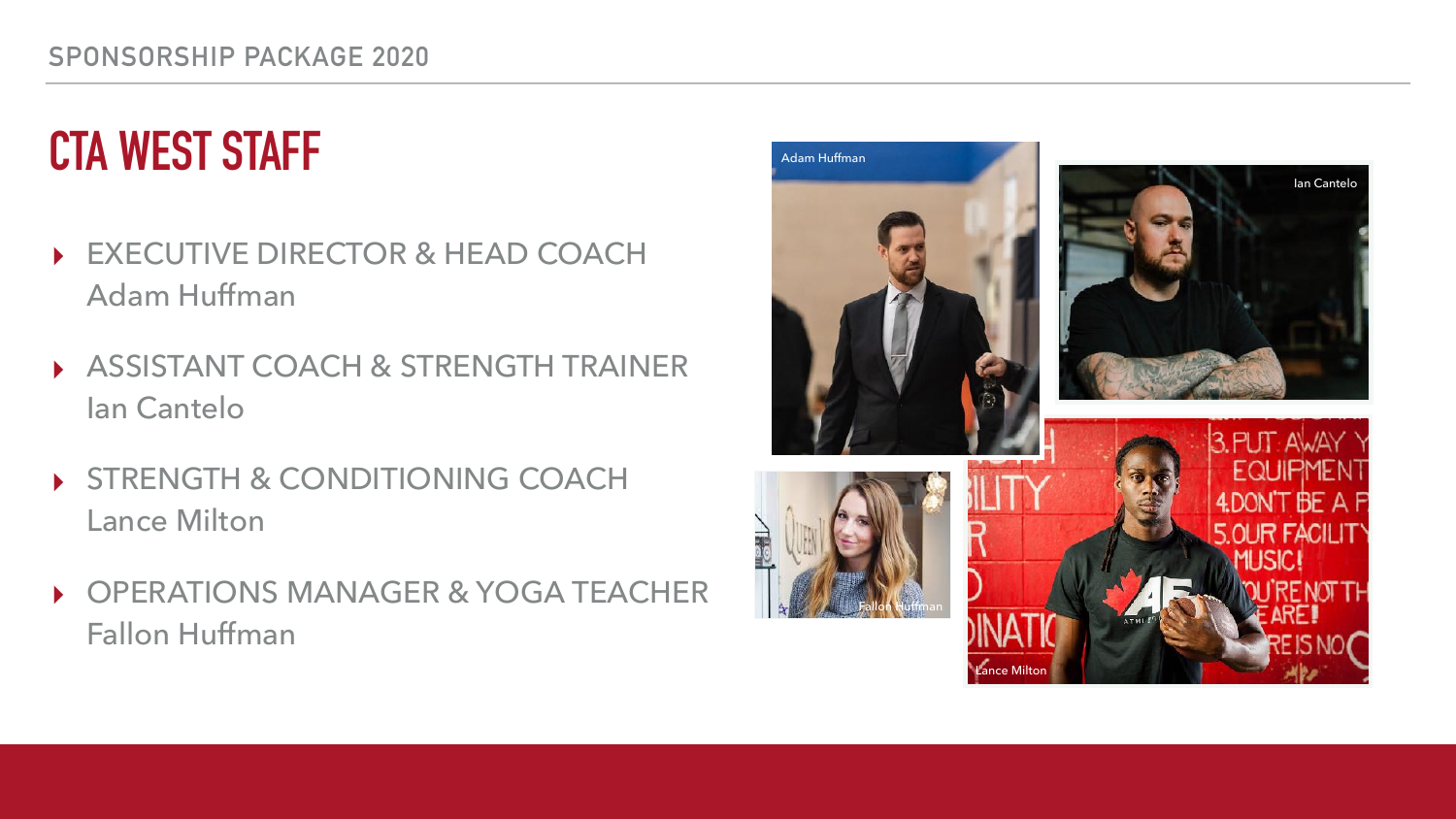#### **WHO IS CTA WEST FOR?**

- game and become serious about basketball.
- ▸ High School Athletes looking to develop their ▸ Post-grad students needing one more year to grow, develop and gain exposure before being placed at the post-secondary level.
- ▸ Designed specifically to benefit post-grads, CTA West allows our post grads to get a head start on college classes and the college-life experience.
- ▸ Our program runs from September 1 April 30

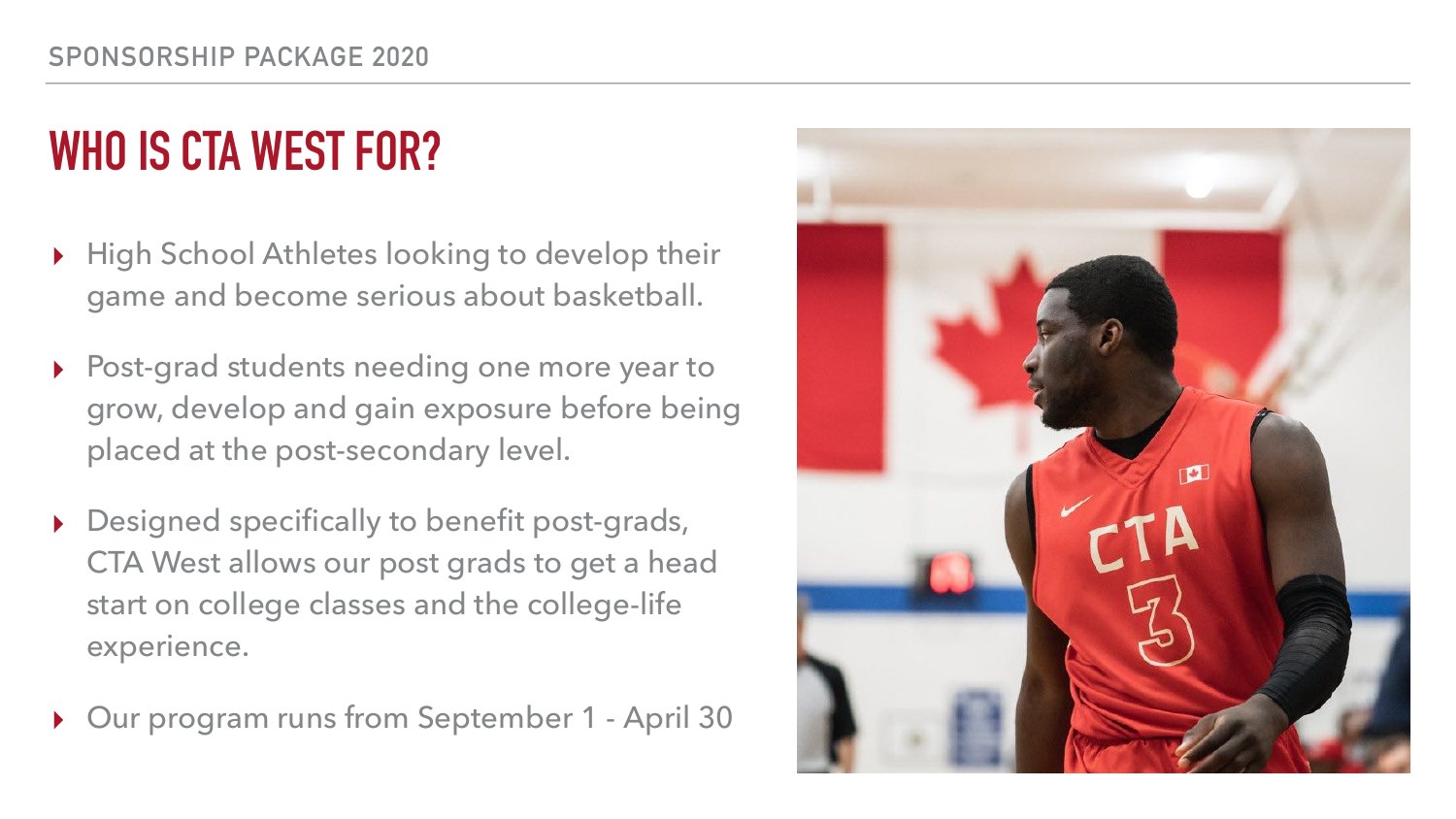## **FOUR PILLARS PROGRAM - BUILDING THE NEXT GENERATION**

We require our student athletes to participate in our Four Pillars Program. These pillars are comprised of basic skills students need to be successful contributors to a team or society. Our Four Pillars include;

- 1. **Elite Sports Training** preparing athletes to compete at the next level including:
	- ▶ Strength, endurance & agility training
	- ▶ Sport specific skills in basketball
	- ▸ Nutrition for athletes
	- ▸ Injury prevention & rehabilitation basics
	- ▶ Preparing for visiting recruiters and coaches
	- ▸ Yoga & mindfulness training

2. **Study Skills & College Courses** - our athletes are enrolled in 1-2 college courses a semester, getting them prepared for the work/life balance that becomes integral to being a student athlete. At home or on the road, we commit to team Study Hall sessions. Our academic advisor will provide support for each of our athletes to promote success in each of their individual academic paths.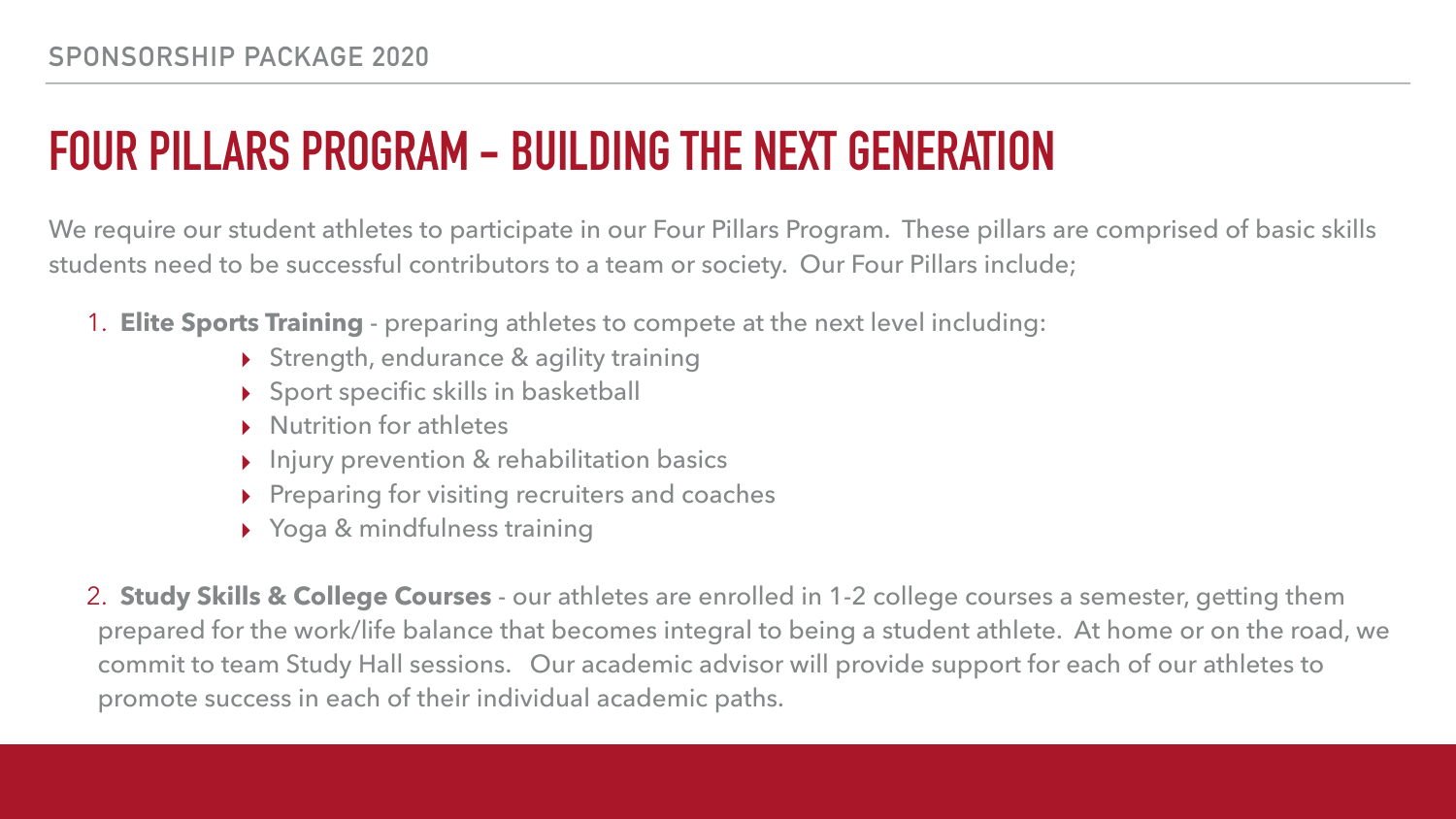### **FOUR PILLARS PROGRAM - CONTINUED**

3. **Life Skills Coursework** - living on your own for the first time can present challenges to some students. Our team would be a safety and support network for our athletes. We also advocate a 'real world' education and would focus on preparing

our athletes for the next stage of their life. Suggested topics include:

- ▶ Basic tool use & safety hammer, screwdriver, electric drill, etc.
- ▸ Care car change a tire and windshield wipers, monitoring indicator lights and oil service, etc.
- ▸ Finance budgeting to pay bills, complete tax returns, personal banking, etc.
- ▸ Home buying groceries, cooking from a recipe, laundry, etc.
- ▸ Personal Care safety on campus or on your own, basic first aid, knowing when to consult a physician and how to find one, etc.
- prioritize.

4. **Volunteer & Work Experience** - we advocate athletes giving back to their community and mentoring the next generation of basketball players. Athletes would be required to help out at basketball camps, tournaments, reffing, score-keeping etc. Having volunteer experience is a must for any college or job application and resembles the leadership qualities we



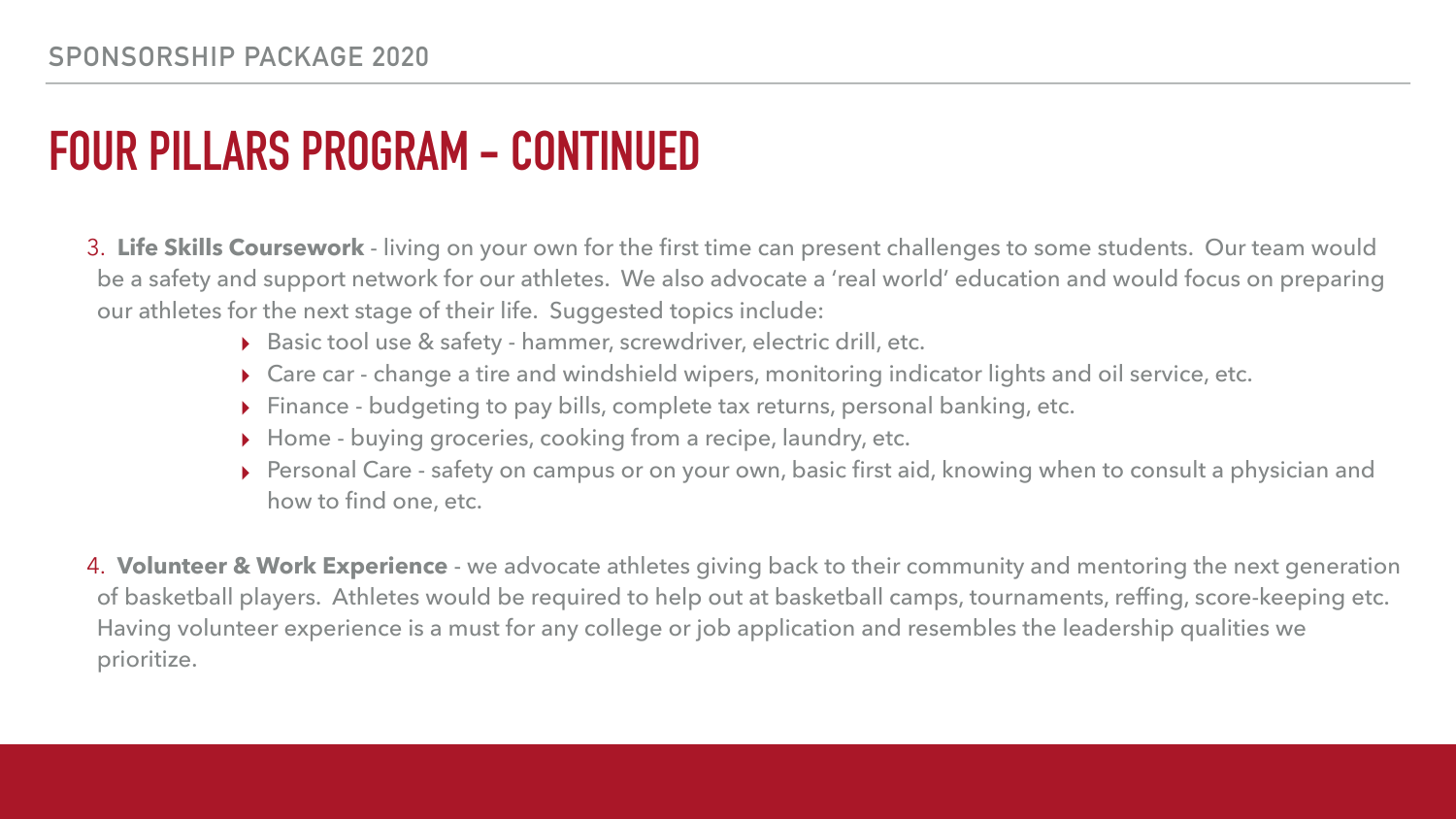**Adam Huffman has helped me on more than just a basketball level - it has been a mentorship and friendship for almost 6 years. I learned basketball sets that many college teams ran and intricacies of the game. The life lessons that came with basketball are what helped me reach new heights in the basketball world and off the court. In every moment of my career thus far, and still continuing, he has been an advocate for me and many of my teammates. He is about building the person, which is just as important as building the basketball player. His expertise on the court with players and building their games speaks volumes for itself. It is the aspect of personal growth and maturity in becoming a man that Adam really strives to help athletes succeed in. Adam provides leadership and the mentorship required to grow towards excellence.** 

# **Fofo Adetogun | University of Maine**



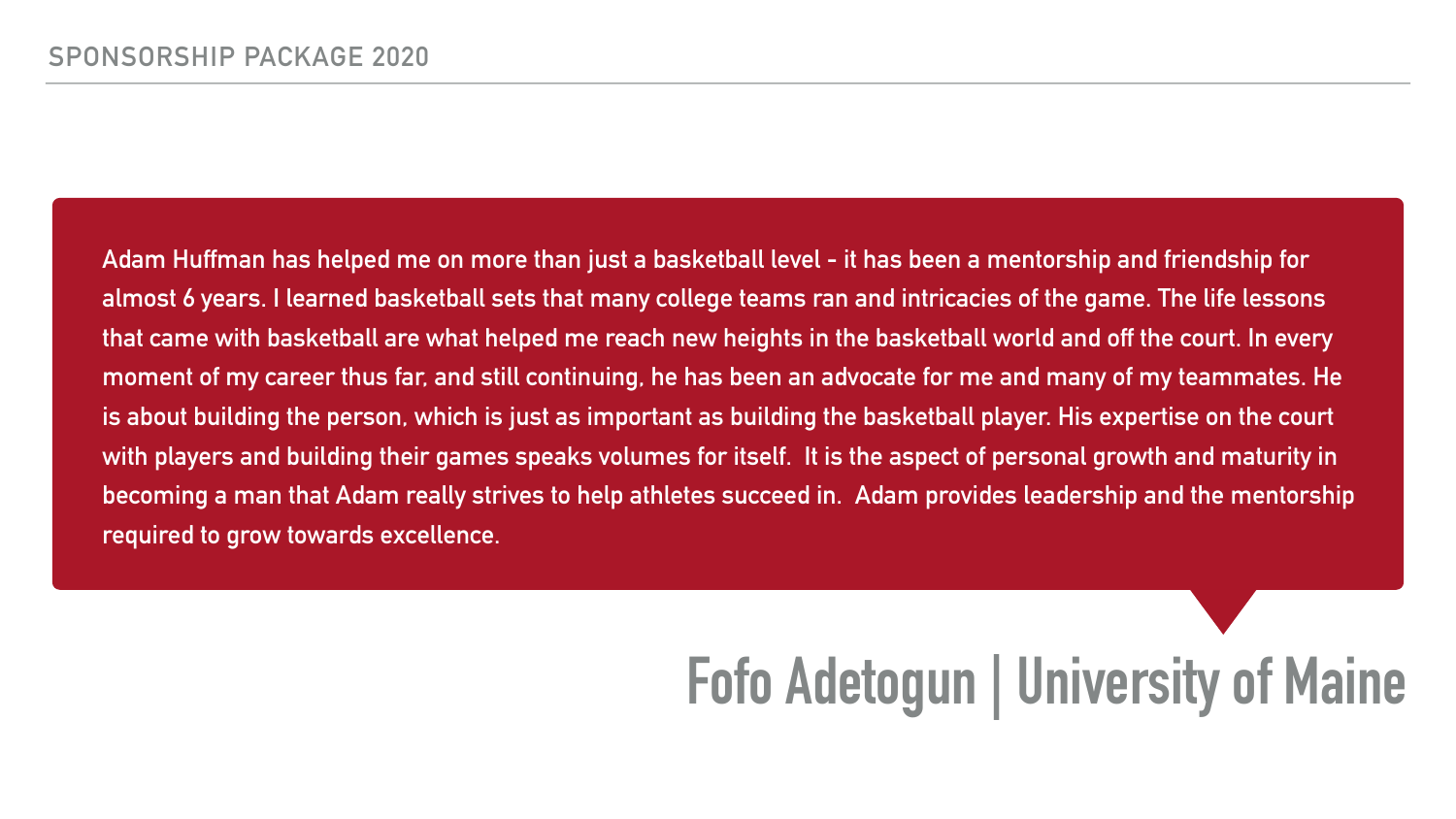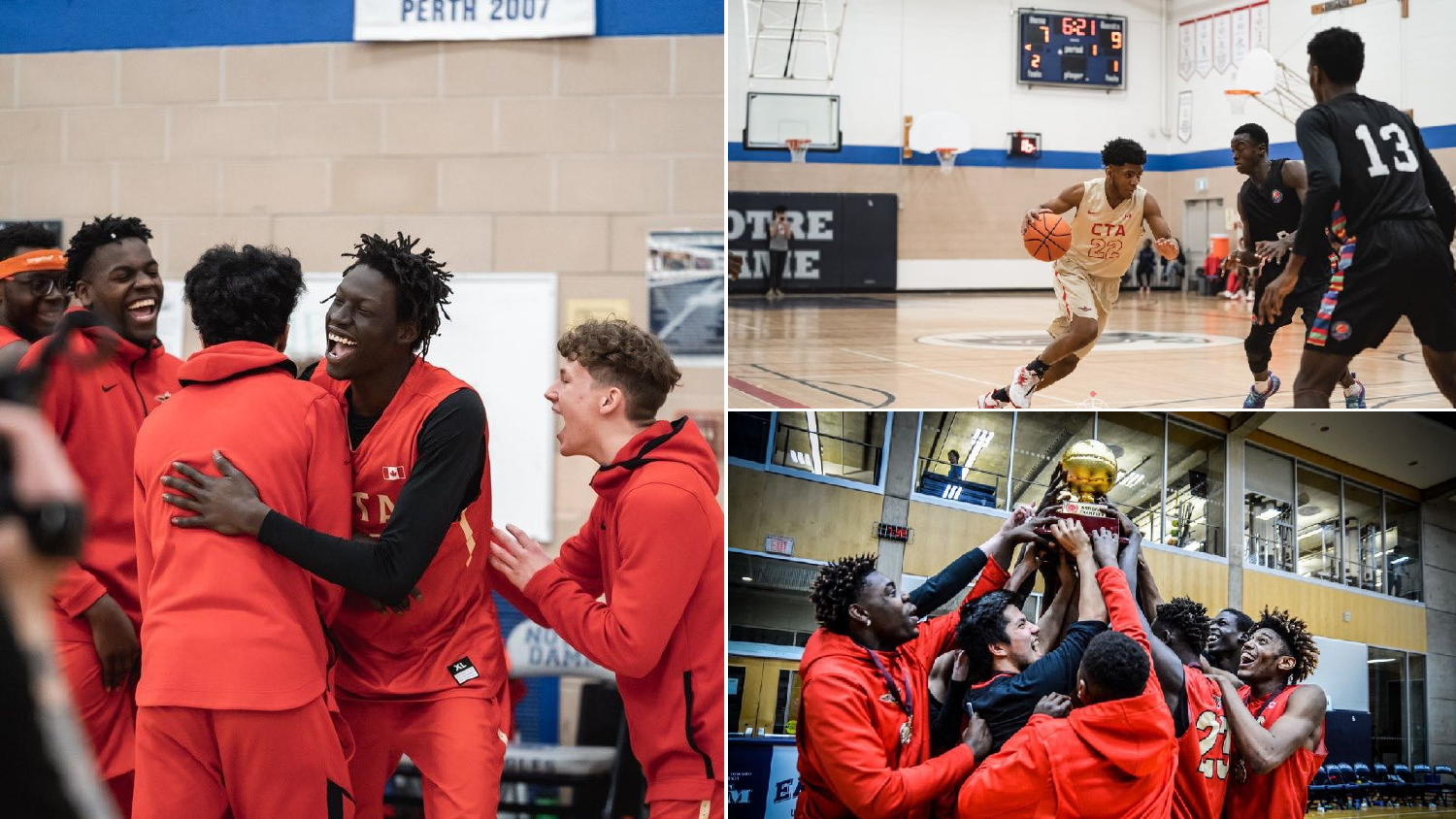### **SPONSORSHIP OPPORTUNITIES**

- ‣ Align your company with some of the top basketball prospects in Western Canada.
- program and experience life-changing opportunities on and off the court.
- ‣ Impact performance and play an integral role in the results of our academy.
- 
- events.
- ‣ Fans and visitors to our practices and games will include U-Sports, NCAA and NBA coaches.
- ‣ Local media coverage and social media opportunities.

‣ Expand brand awareness in Calgary, Southern Alberta, Canada and the USA through our respective schedule.

▶ Cross-promotion opportunities with our CTA initiatives such as tournaments, clinics, camps and fundraising

‣

▶ Help finance scholarships for outstanding at risk young athletes who are given the opportunity to attend our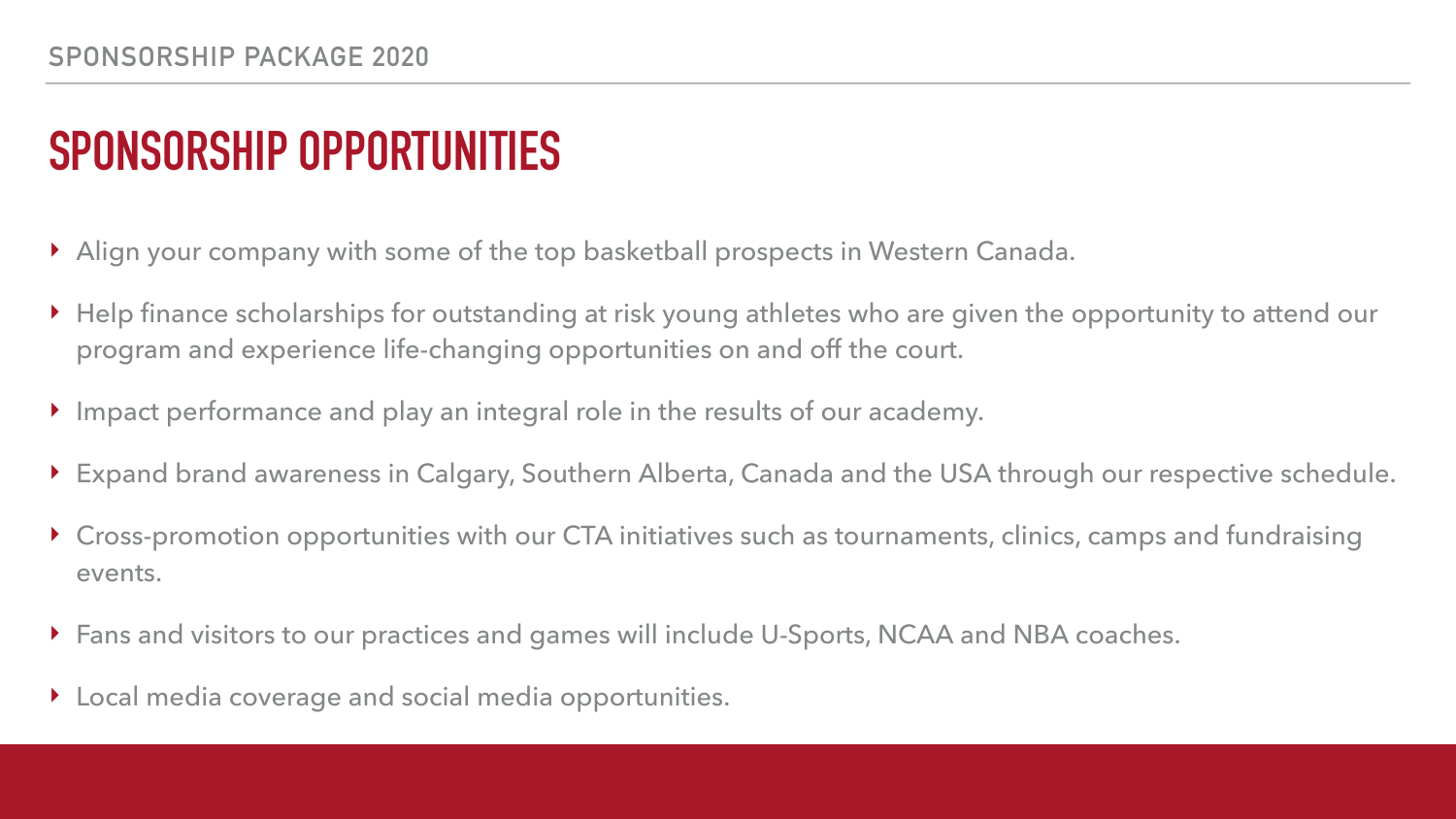#### **SPONSORSHIP PACKAGE 2020**

#### **PLATINUM PARTERNSHIP**

- ▶ The ('your company name') CTA West Team
- ▸ Company name incorporated in the main CTA logo
- ▸ Company logo on every page of the CTA Website
- ▸ Company logo prominent on the CTA team uniforms, warm-ups and apparel
- ◆ Company logo on CTA letterhead & marketing material
- ▶ Inclusion in all CTA social media (Facebook, Twitter, Instagram)
- ▸ Framed group photo to hang in place of business
- ◆ 20 tickets to attend all CTA team's home games and events
- ▸ CTA team to volunteer at company charity initiatives
- ▶ Your company will have rights to market CTA team and athletes in this partnership
- ▸ Your company will have access to promote products/services at CTA events
- ▸ Your company name mentioned on CTA home webcasts
- ▸ Guest at our team meet and greet and year-end signing day

**Your investment:** 

\$30,000 / year

or

\$60,000 / 3 years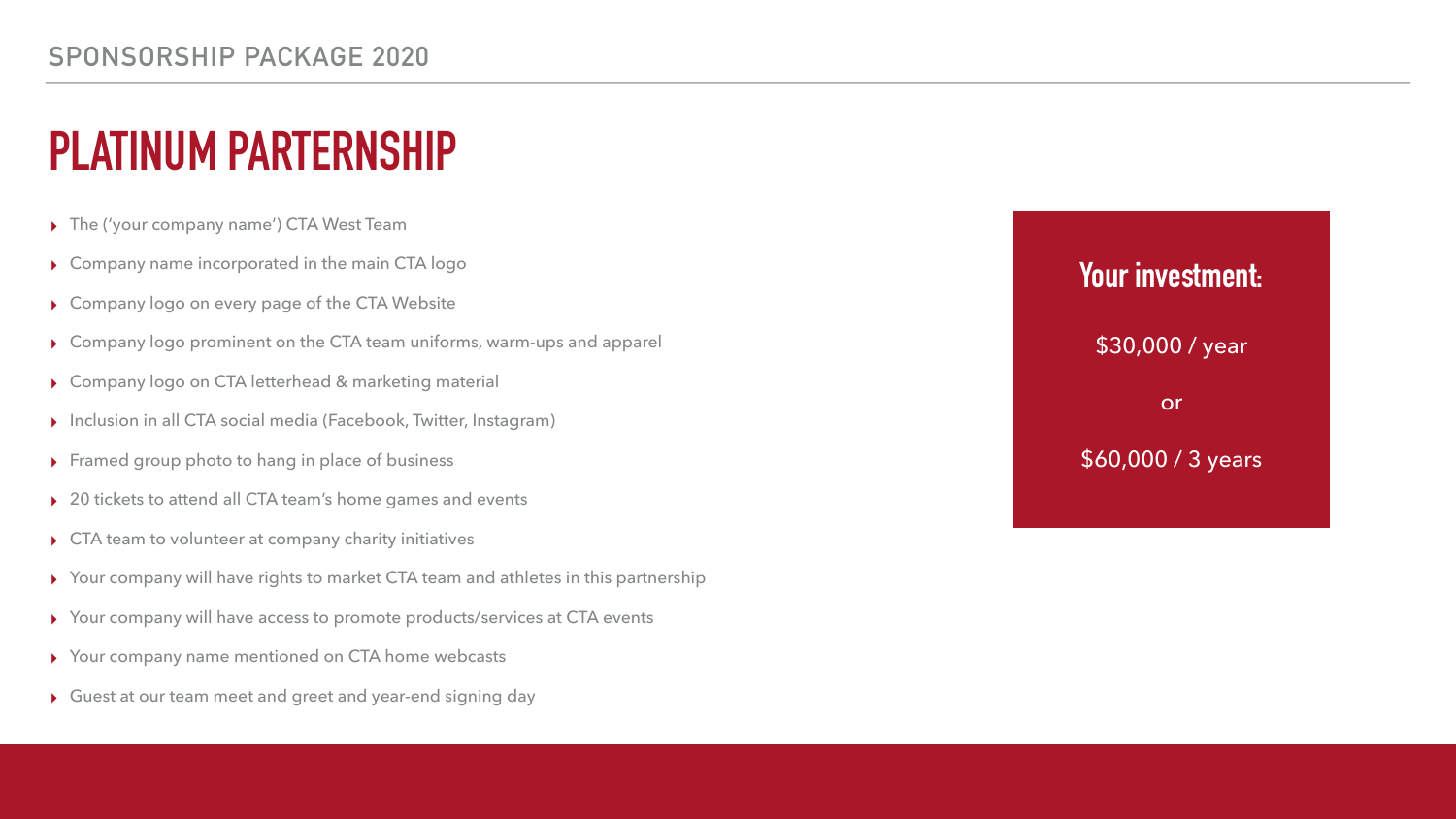#### **GOLD PARTNERSHIP**

- ▸ Company name and link on our 'Gold Level' sponsorship page of CTA West
- ▸ Company logo on CTA warm-up t-shirts
- ▸ Company logo on every page of the CTA Website
- ▶ Sponsorship post on CTA social media (Facebook, Twitter, Instagram)
- ▸ Framed group photo to hang in place of business
- ▸ 10 tickets to attend all CTA team's home games and events
- ▸ CTA team to volunteer at company charity initiatives
- ▸ Your company will have access to promote products/services at CTA events
- ▸ Guest at our team meet and greet and year-end signing day

**Your investment:**  \$10,000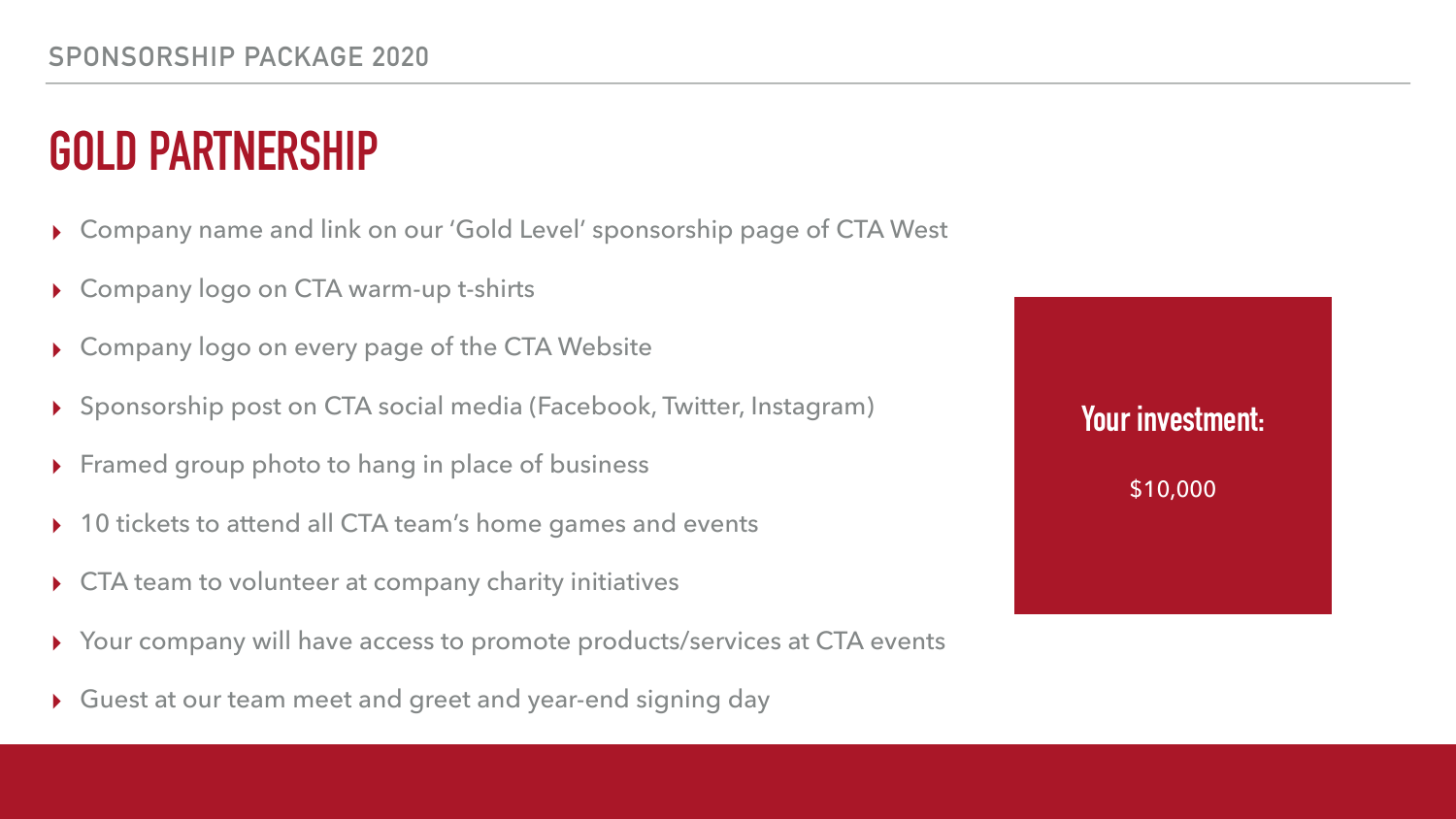#### **SILVER PARTNERSHIP**

- ▸ Company name and link on our 'Silver Level' sponsorship page of CTA West
- ▸ Company logo on CTA warm-up t-shirts
- ▸ Company logo on every page of the CTA Website
- ▸ Sponsorship post on CTA social media (Facebook, Twitter, Instagram)
- ▸ Framed group photo to hang in place of business
- ▸ 6 tickets to attend all CTA team's home games and events
- ▸ CTA team to volunteer at company charity initiatives
- ▸ Your company will have access to promote products/services at CTA events

**Your investment:**  \$5,000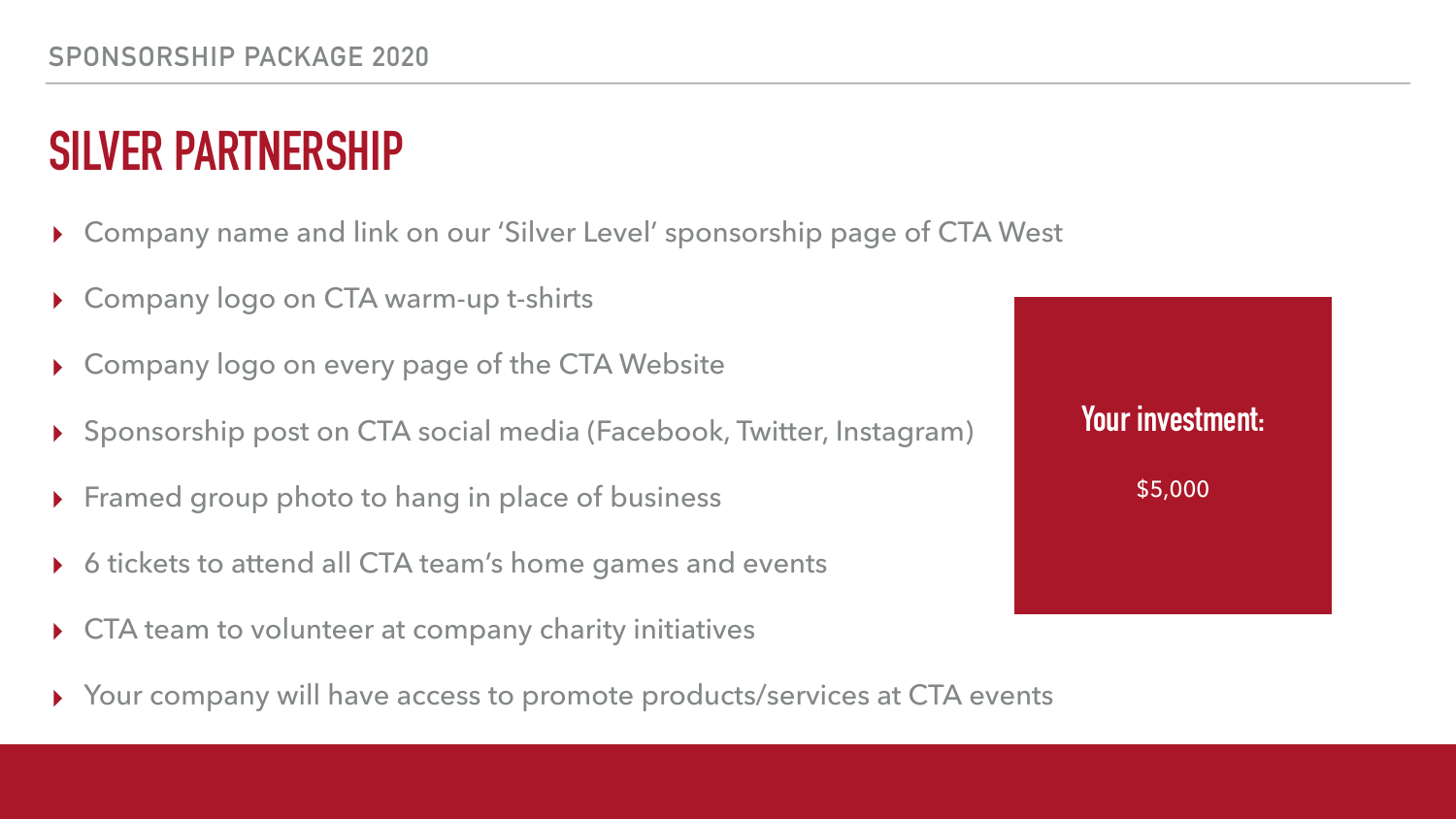#### **6TH MAN PARTNERSHIP**

- ▸ Name posted under '6th Man' designation on sponsorship page of CTA website
- ▸ Name acknowledged on CTA social media (Facebook, Twitter, Instagram)
- ▸ Framed group photo to hang in place of business
- ▸ 4 tickets to attend all CTA team's home games and events

**Your investment:** 

\$1,000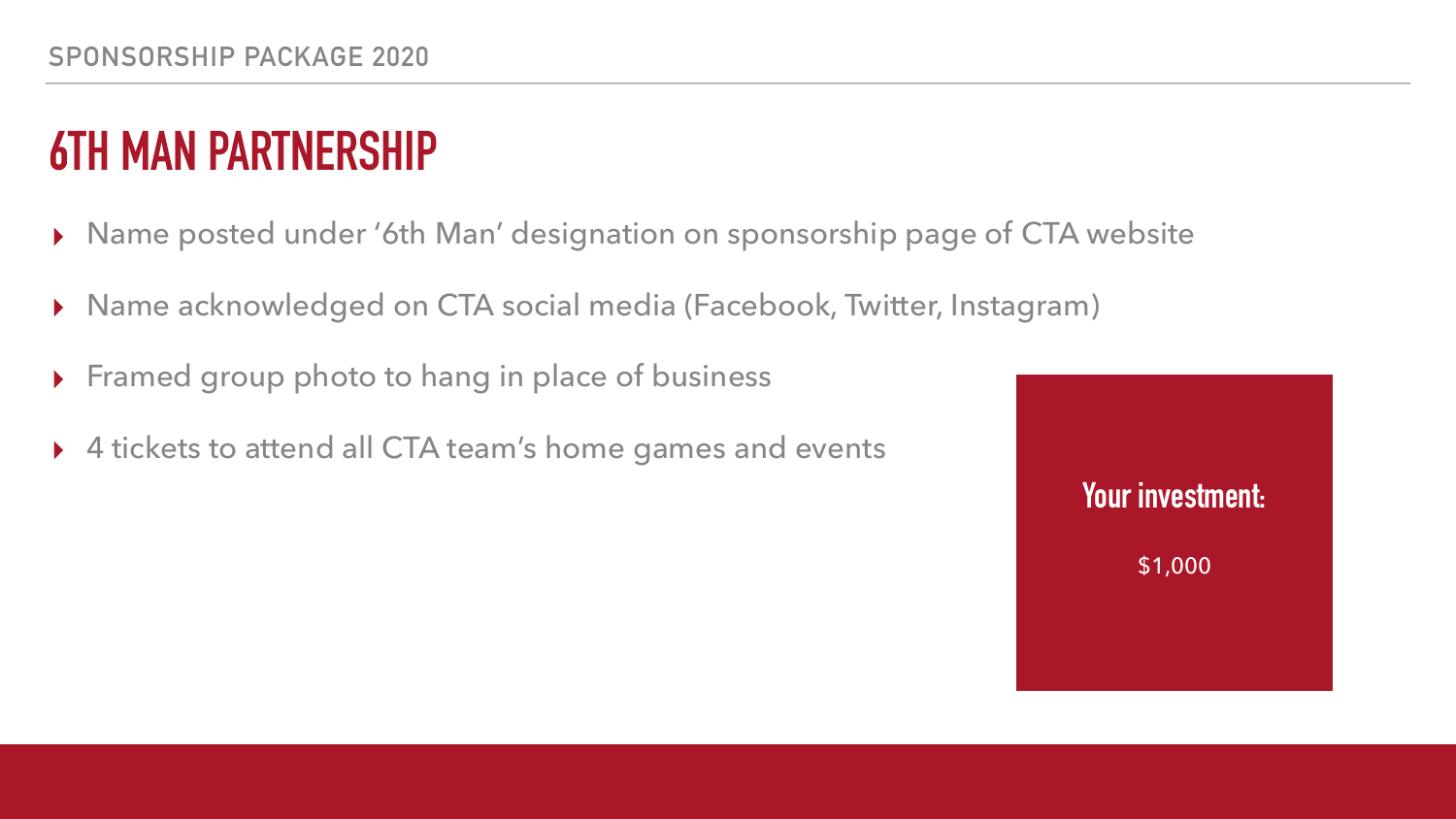### **FRIENDS OF CTA WEST PARTNERSHIP**

#### ▸ Name posted under 'Friends of CTA West' designation on sponsorship page of CTA website

- 
- ▸ Framed group photo to hang in place of business
- ▸ 2 tickets to attend all CTA team's home games and events

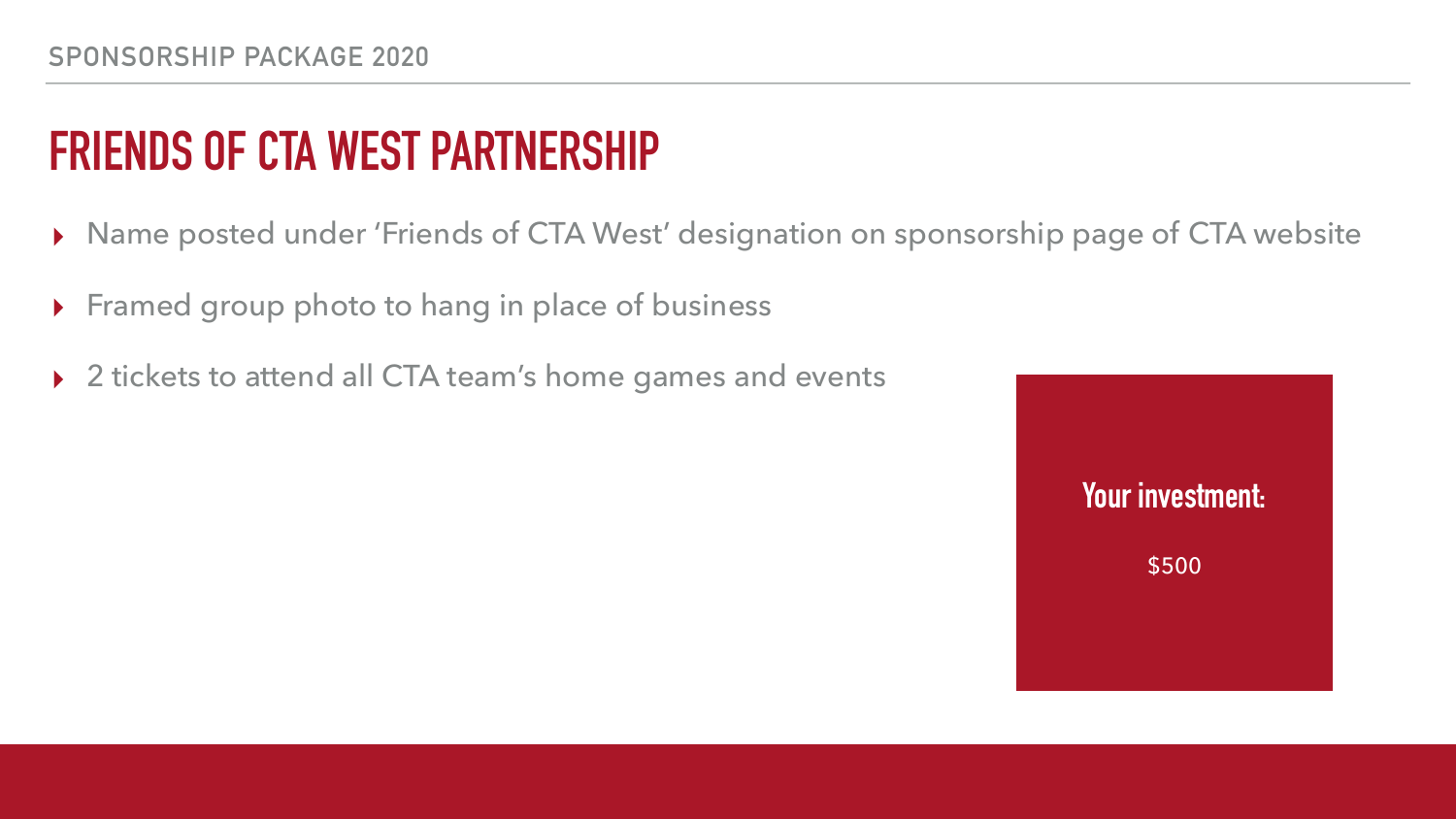### **SPONSOR A PLAYER**

- ▸ Patrons interested in 'sponsoring a player' can grant a young student-athlete a life-changing opportunity.
- ▸ You can choose to sponsor a CTA West postgraduate or high school student.
- ▸ Executive Director, Adam Huffman, will work with you to make sure your donation gets to players who need it the most.

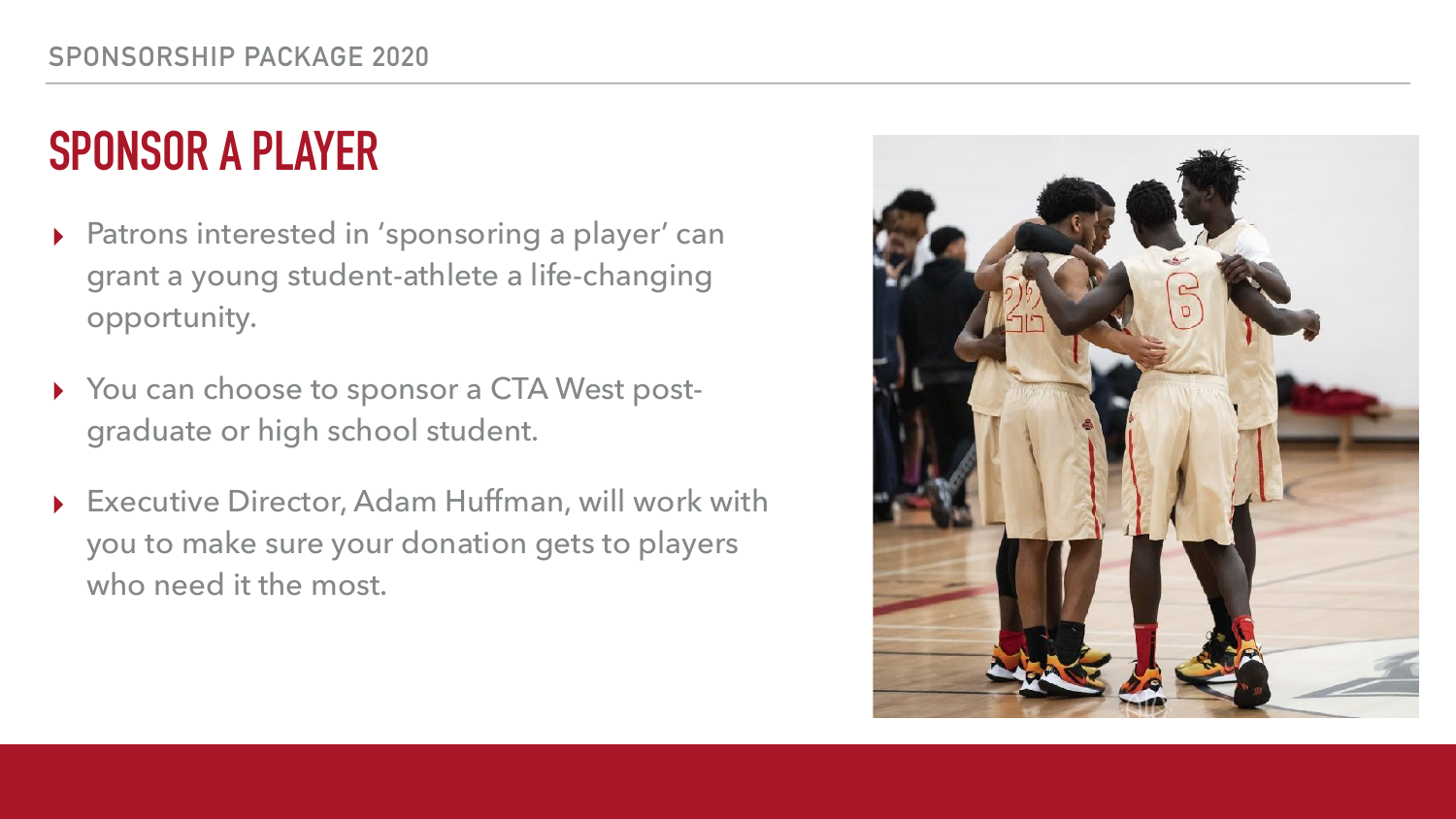### **SCHOLARSHIPS / BURSARIES / DONATIONS**

▸ You can support our student-athlete's success through donations to create scholarships or bursaries to provide direct financial assistance to students. We will work with you to create a customized Terms of Reference to outline

▸ For many students, the financial challenge is the greatest barrier to success. Many students work part-time while

scholarship available when a student enters the first year or is a returning student. All Scholarship Sponsors will be

- eligibility requirements for your award if you wish.
- completing their studies.
- ▸ There are many opportunities to establish a named award fund for students. Options include a bursary or listed on our website.
- their passions. Your donations will have an immediate impact on our elite student-athletes.
- expenses such as training, travel, accommodations, food and so much more.

▸ When you support CTA West student-athletes, you enable us to work with athletes at all levels to help them ignite

▸ Your generosity, in partnership with CTA, will go a long way in assisting our hard-working student-athletes with

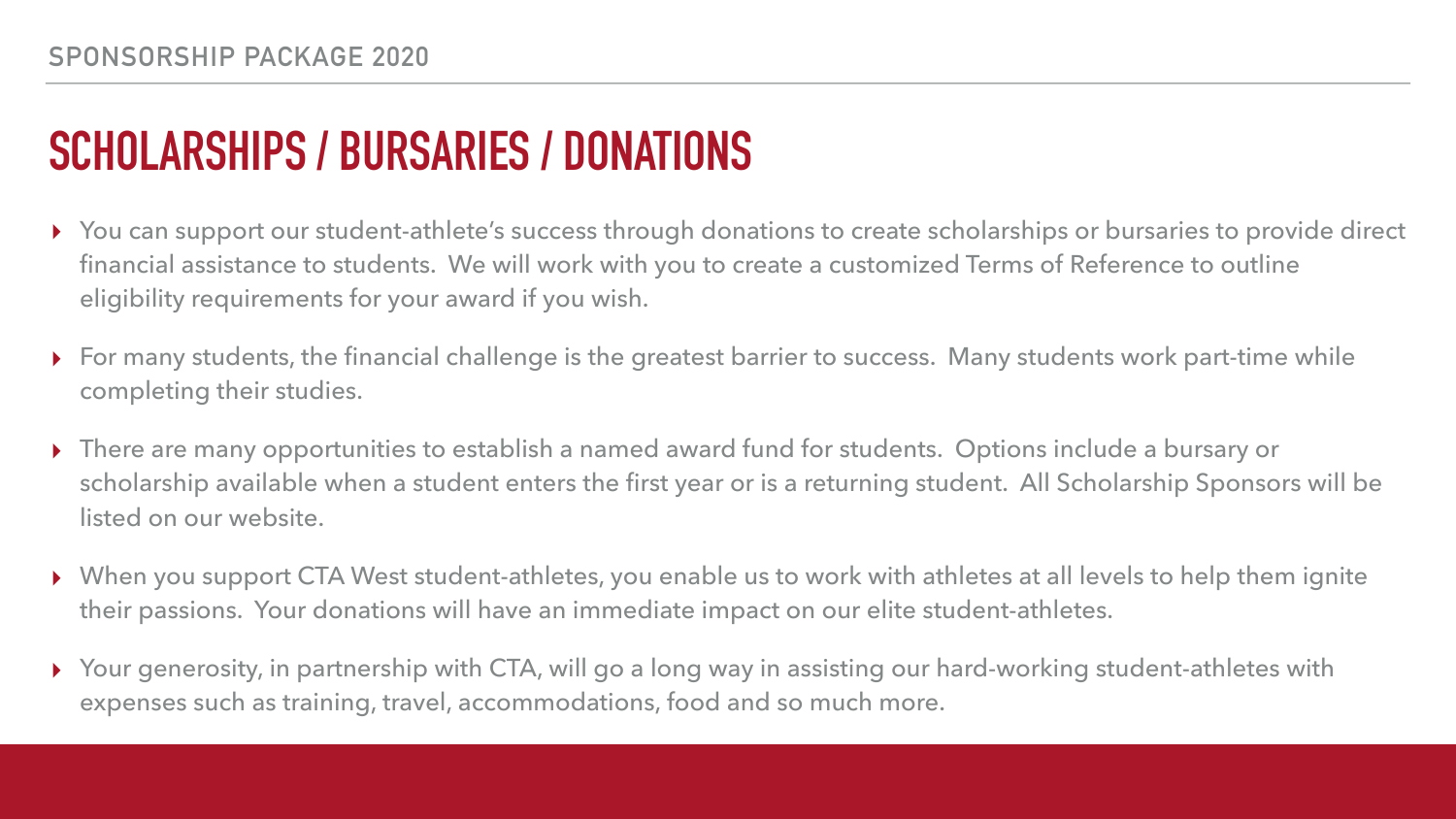**As a basketball player you want a coach to mentor you, support you, and most importantly make you better. Adam Stepping onto the basketball court with Huffman can change your life forever.**



#### **Huffman has brought the definition of a coach to a entirely new level. I played for Huffman for one year, and from the first practice he treated me like family. Three years later the relationship is the same. When playing for Huff you are held to a standard of excellence, he teaches you university level basketball skills, and builds every players' work ethic to achieve high heights in basketball and in life. The passion, life skills, and work ethic that Adam has taught me has made me the player and person I am today. He continues to help me on and off the court everyday of my life.**

# **Avery Hutcheson | University of Lethbridge**



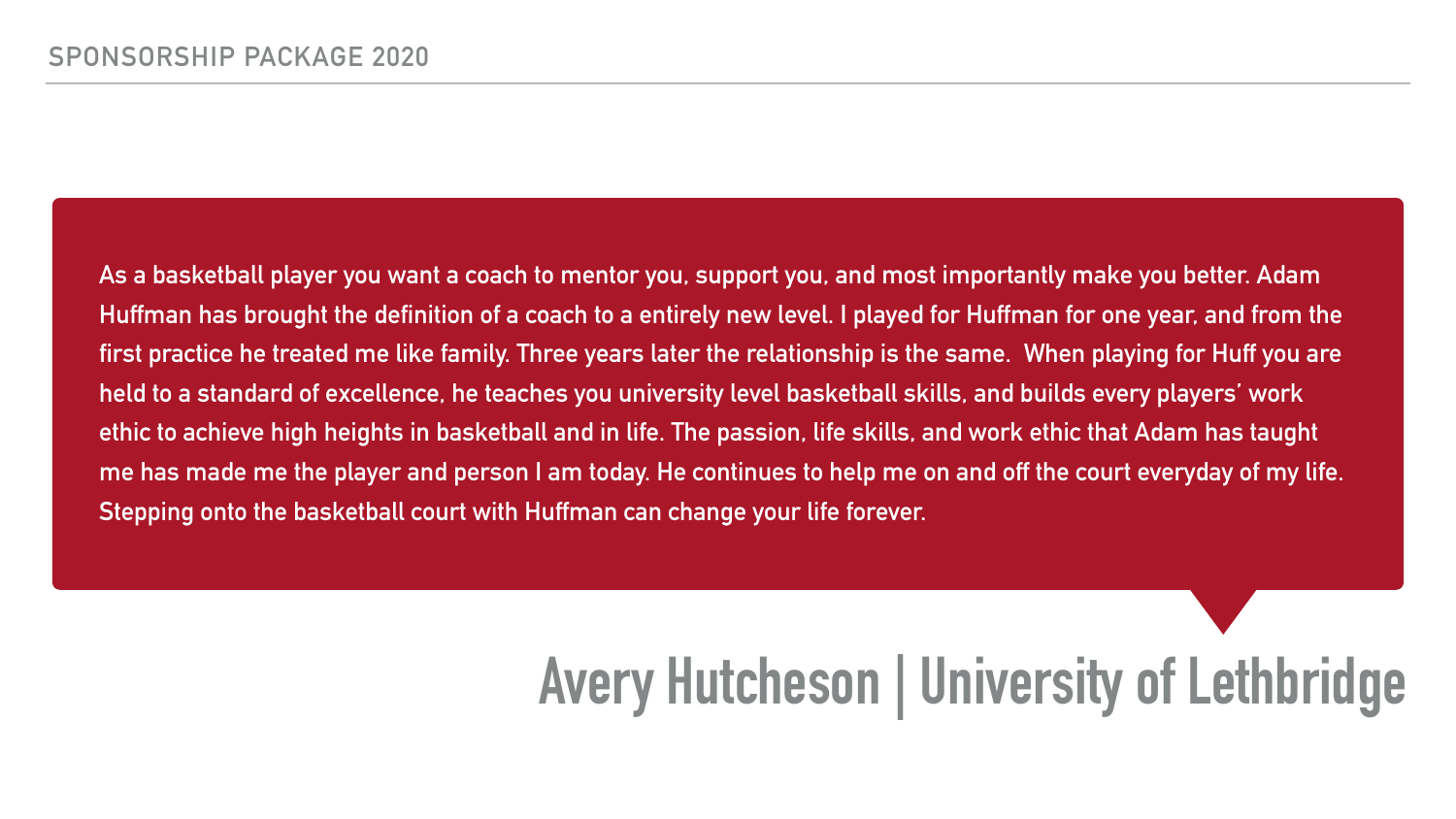### **OUR ATHLETES TAKE FLIGHT**

## Head Coach Adam Huffman has extensive nationwide and international recruiting relationships and has worked

with student-athletes who have gone on to play at the following institutions:

- University of Maine
- **Bradley University**
- **University of Calgary**
- University of Regina
- University of Saskatchewan
- Medicine Hat College
- ▸ Keyano College
- **Briercrest College**
- Lakeland College
- **Concordia University**
- University of Alberta
- **San Diego University**
- **Montana State University of Billings**
- 
- Colorado State
- **MSU Bottineau**
- Louisiana Tech
- University of Fraser Valley
- Arizona State
- **Carleton University**
- **Brandon University**
- 
- **MSU Northern**
- Olds College
- **Ambrose University**
- University of Manitoba

▸ Northern Alberta Institute of Technology

New York Institute of Technology

- University of San Francisco
- University of Missouri Kansas City
- **Howard University**
- **State College of Florida**
- University of Lethbridge
- **Algoma University**
- **Grand Prairie College**
- **William Penn University**
- **Grant MacEwan University**
- Southern Alberta Institute of Technology
- University of Ottawa
- **South Carolina State**
- University of Winnipeg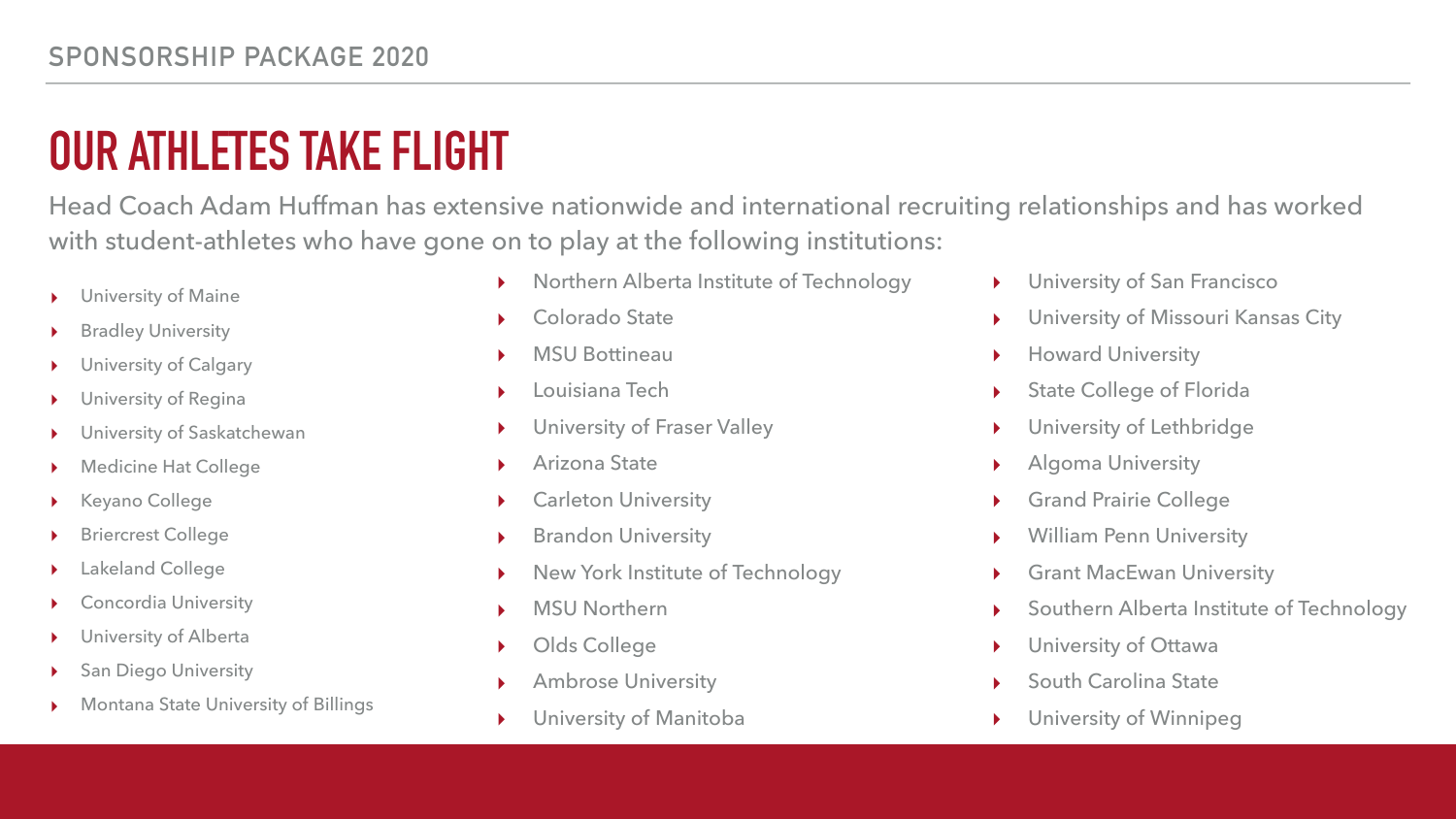### **TEAM ON THREE**

Assistant Coach & Strength Trainer Ian Cantelo and Strength Trainer Lance Milton bring synergies and experience to the CTA West staff.

As owner of Athletic Edge, Lance Milton is committed to excellence in athletics while supporting the educational mission of CTA West. Both trainers are committed to meeting student-athletes at their individual skill levels and educational needs and provide a challenging environment for athletic development in both team and individual sports. Athletic Edge is focused on being connected to the whole student: academically, socially, emotionally and physically through intentional preparation and planning throughout the school day and season. Their focus is on creating opportunities for all student-athletes to develop skills through individual instruction, peer interaction and competition. While winning is not an end in itself, we believe that our student-athletes' efforts to be their best will lead them to succeed.

The mission of Athletic Edge is that all associated individuals (coaches, staff, student-athletes, alumni and parents) will value character traits developed through athletic participation. The expectation is that all participants respect themselves and others, demonstrate loyalty, be good teammates and put the team before themselves, handle failure like they handle success, have program pride, have a strong work ethic, be honest, and show up and be prepared to GET AFTER IT! The Athletic Edge belief is that you are never done developing.